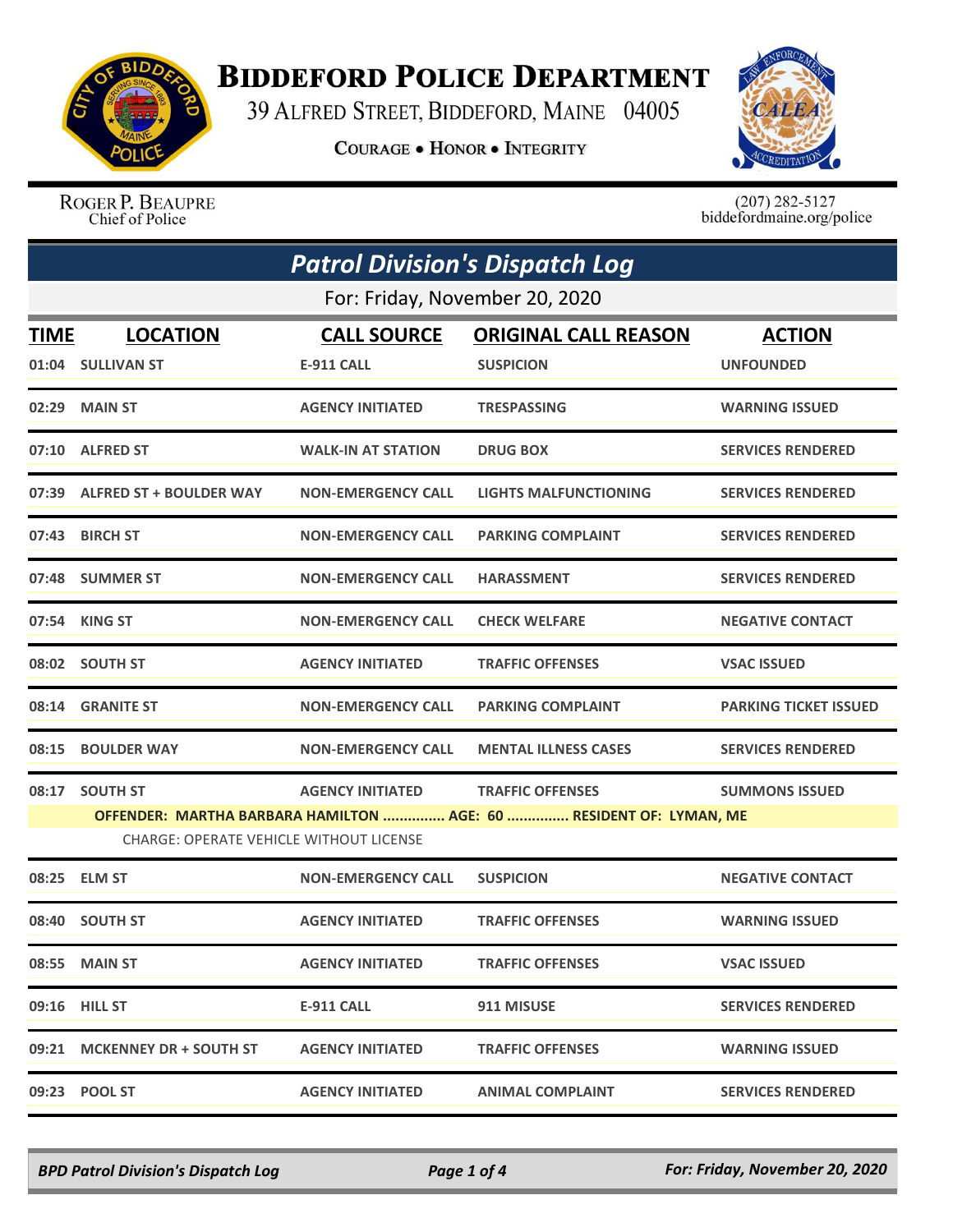| <b>TIME</b> | <b>LOCATION</b>                | <b>CALL SOURCE</b>        | <b>ORIGINAL CALL REASON</b>        | <b>ACTION</b>               |
|-------------|--------------------------------|---------------------------|------------------------------------|-----------------------------|
|             | 09:31 ALFRED ST                | <b>AGENCY INITIATED</b>   | <b>TRAFFIC OFFENSES</b>            | <b>VSAC ISSUED</b>          |
|             | 09:34 MAIN ST                  | <b>RADIO</b>              | <b>DISTURBANCE / NOISE</b>         | <b>SERVICES RENDERED</b>    |
|             | 09:44 MARINER WAY              | <b>AGENCY INITIATED</b>   | <b>ANIMAL COMPLAINT</b>            | <b>SERVICES RENDERED</b>    |
|             | 09:51 FORTUNES ROCKS RD        | <b>NON-EMERGENCY CALL</b> | <b>BURGLARY OF A MOTOR VEHICLE</b> | <b>REPORT TAKEN</b>         |
|             | <b>10:16 FORTUNES ROCKS RD</b> | <b>NON-EMERGENCY CALL</b> | <b>BURGLARY OF A MOTOR VEHICLE</b> | <b>REPORT TAKEN</b>         |
|             | 10:26 ALFRED ST                | <b>WALK-IN AT STATION</b> | <b>COURT ORDERED CHECK IN</b>      | <b>NO ACTION REQUIRED</b>   |
|             | 10:50 SPRUCE ST                | <b>NON-EMERGENCY CALL</b> | <b>THEFT</b>                       | <b>REPORT TAKEN</b>         |
|             | 11:06 FORTUNES ROCKS RD        | <b>NON-EMERGENCY CALL</b> | <b>BURGLARY OF A MOTOR VEHICLE</b> | <b>REPORT TAKEN</b>         |
| 12:08       | <b>MAIN ST</b>                 | <b>AGENCY INITIATED</b>   | <b>PUBLIC ASSIST</b>               | <b>SERVICES RENDERED</b>    |
|             | 12:26 ALFRED ST + EDWARDS AVE  | <b>NON-EMERGENCY CALL</b> | <b>ROAD HAZARD</b>                 | <b>SERVICES RENDERED</b>    |
|             | 12:54 WENTWORTH ST             | <b>WALK-IN AT STATION</b> | <b>PAPERWORK</b>                   | <b>SERVICES RENDERED</b>    |
|             | 13:09 ALFRED ST                | <b>AGENCY INITIATED</b>   | <b>PAPERWORK</b>                   | <b>PAPERWORK NOT SERVED</b> |
|             | 13:17 HUBERT ST + HILL ST      | <b>AGENCY INITIATED</b>   | <b>TRAFFIC OFFENSES</b>            | <b>VSAC ISSUED</b>          |
|             | 13:43 ELM ST                   | <b>AGENCY INITIATED</b>   | <b>TRAFFIC OFFENSES</b>            | <b>VSAC ISSUED</b>          |
|             | <b>13:57 MAIN ST</b>           | <b>AGENCY INITIATED</b>   | <b>TRAFFIC OFFENSES</b>            | <b>REPORT TAKEN</b>         |
|             | 14:00 ALFRED ST                | <b>AGENCY INITIATED</b>   | <b>TRAFFIC OFFENSES</b>            | <b>VSAC ISSUED</b>          |
|             | 14:07 HILL ST                  | <b>NON-EMERGENCY CALL</b> | <b>CRIM THREAT / TERRORIZING</b>   | <b>SERVICES RENDERED</b>    |
|             | 14:16 ALFRED ST                | <b>NON-EMERGENCY CALL</b> | <b>ARTICLES LOST/FOUND</b>         | <b>SERVICES RENDERED</b>    |
|             | 14:17 ALFRED ST                | <b>AGENCY INITIATED</b>   | <b>TRAFFIC OFFENSES</b>            | <b>WARNING ISSUED</b>       |
|             | 14:20 ALFRED ST                | <b>NON-EMERGENCY CALL</b> | <b>DRUG BOX</b>                    | <b>SERVICES RENDERED</b>    |
|             | 14:24 ALFRED ST                | <b>AGENCY INITIATED</b>   | <b>TRAFFIC OFFENSES</b>            | <b>VSAC ISSUED</b>          |
|             | 14:27 BACON ST + EMERY ST      | <b>NON-EMERGENCY CALL</b> | <b>PARKING COMPLAINT</b>           | <b>UNFOUNDED</b>            |
|             | 14:32 MAIN ST                  | <b>RADIO</b>              | <b>SUSPICION</b>                   | <b>SERVICES RENDERED</b>    |
|             | 14:47 POOL ST                  | <b>AGENCY INITIATED</b>   | <b>ANIMAL COMPLAINT</b>            | <b>NEGATIVE CONTACT</b>     |
|             | 14:53 SACO FALLS WAY           | <b>NON-EMERGENCY CALL</b> | <b>CRIMINAL MISCHIEF</b>           | <b>SERVICES RENDERED</b>    |

*BPD Patrol Division's Dispatch Log Page 2 of 4 For: Friday, November 20, 2020*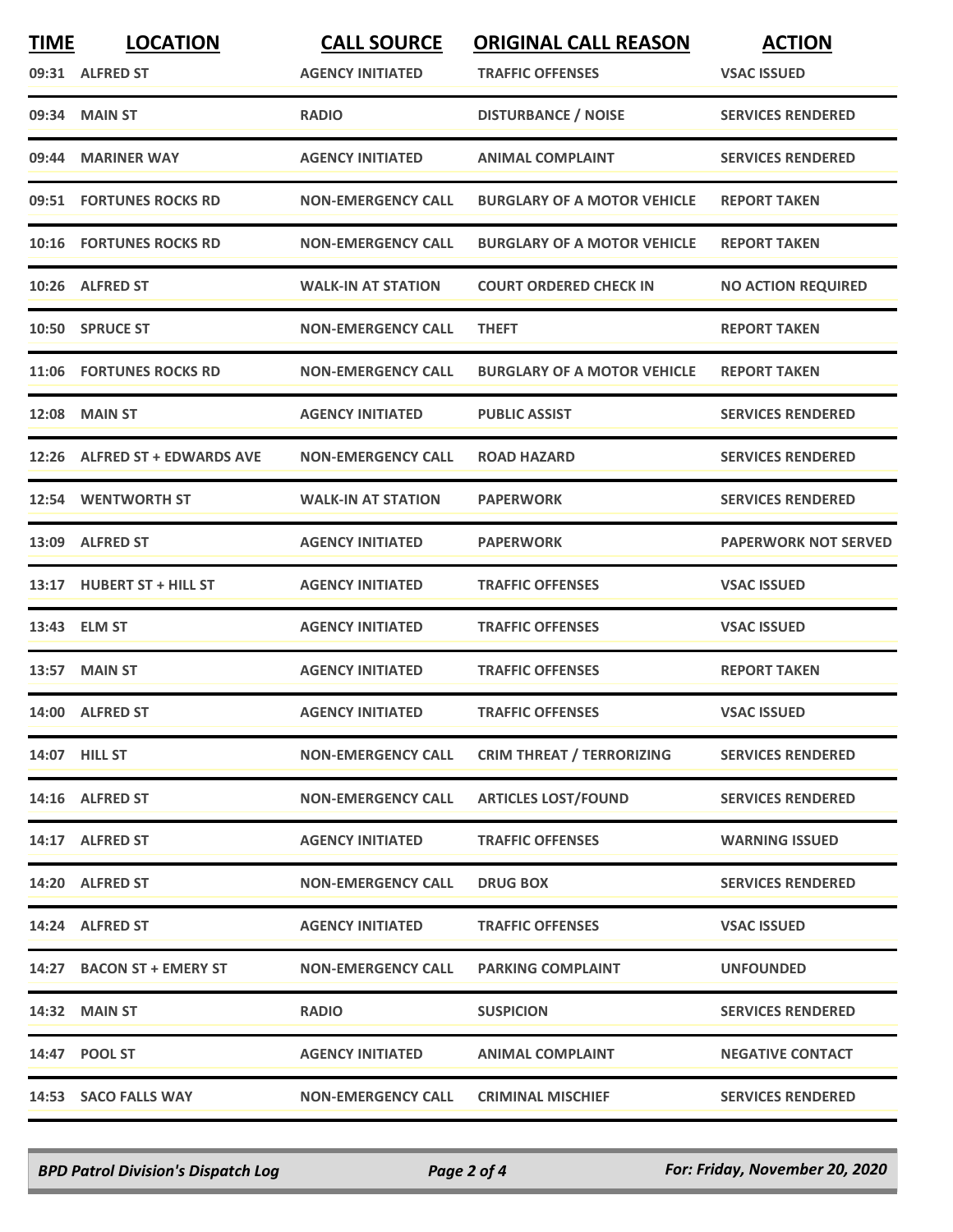| <b>TIME</b> | <b>LOCATION</b><br>15:08 MARINER WAY                                                                                              | <b>CALL SOURCE</b><br><b>AGENCY INITIATED</b> | <b>ORIGINAL CALL REASON</b><br><b>ANIMAL COMPLAINT</b> | <b>ACTION</b><br><b>SERVICES RENDERED</b> |  |  |
|-------------|-----------------------------------------------------------------------------------------------------------------------------------|-----------------------------------------------|--------------------------------------------------------|-------------------------------------------|--|--|
|             | 15:23 WEST COLE RD                                                                                                                | <b>E-911 CALL</b>                             | 911 MISUSE                                             | <b>SERVICES RENDERED</b>                  |  |  |
|             | 15:47 ALFRED ST                                                                                                                   | <b>WALK-IN AT STATION</b>                     | <b>COURT ORDERED CHECK IN</b>                          | <b>DISPATCH HANDLED</b>                   |  |  |
|             | 16:18 ELM ST                                                                                                                      | <b>NON-EMERGENCY CALL</b>                     | <b>SUSPICION</b>                                       | <b>SERVICES RENDERED</b>                  |  |  |
|             | 16:32 AMHERST ST                                                                                                                  | <b>NON-EMERGENCY CALL</b>                     | <b>MENTAL ILLNESS CASES</b>                            | <b>SERVICES RENDERED</b>                  |  |  |
|             | 16:41 SACO FALLS WAY                                                                                                              | <b>NON-EMERGENCY CALL</b>                     | <b>TRESPASSING</b>                                     | <b>SERVICES RENDERED</b>                  |  |  |
|             | 16:42 MASON ST                                                                                                                    | <b>E-911 CALL</b>                             | 911 MISUSE                                             | <b>SERVICES RENDERED</b>                  |  |  |
|             | 16:47 ELM ST                                                                                                                      | <b>NON-EMERGENCY CALL</b>                     | <b>THEFT</b>                                           | <b>REPORT TAKEN</b>                       |  |  |
|             | 17:28 WENTWORTH ST                                                                                                                | <b>NON-EMERGENCY CALL</b>                     | <b>PAPERWORK</b>                                       | <b>PAPERWORK SERVED</b>                   |  |  |
|             | 17:28 ALISON AVE                                                                                                                  | <b>NON-EMERGENCY CALL</b>                     | <b>MOTOR VEHICLE THEFT</b>                             | <b>SERVICES RENDERED</b>                  |  |  |
|             | 17:47 WENTWORTH ST                                                                                                                | <b>NON-EMERGENCY CALL</b>                     | <b>BURGLARY</b>                                        | <b>SERVICES RENDERED</b>                  |  |  |
|             | 18:14 ELM ST                                                                                                                      | <b>AGENCY INITIATED</b>                       | <b>TRAFFIC OFFENSES</b>                                | <b>WARNING ISSUED</b>                     |  |  |
|             | 18:17 GEORGE ST                                                                                                                   | <b>AGENCY INITIATED</b>                       | <b>TRAFFIC OFFENSES</b>                                | <b>WARNING ISSUED</b>                     |  |  |
| 19:17       | <b>MAIN ST</b>                                                                                                                    | <b>AGENCY INITIATED</b>                       | <b>SUSPICION</b>                                       | <b>SERVICES RENDERED</b>                  |  |  |
|             | 19:35 ALFRED ST + GRAHAM ST                                                                                                       | <b>AGENCY INITIATED</b>                       | <b>TRAFFIC OFFENSES</b>                                | <b>WARNING ISSUED</b>                     |  |  |
|             | 19:55 ALFRED ST + GRAHAM ST                                                                                                       | <b>AGENCY INITIATED</b>                       | <b>TRAFFIC OFFENSES</b>                                | <b>SERVICES RENDERED</b>                  |  |  |
|             | 20:16 ALFRED ST                                                                                                                   | <b>NON-EMERGENCY CALL</b>                     | <b>COURT ORDERED CHECK IN</b>                          | <b>SERVICES RENDERED</b>                  |  |  |
|             | 20:16 CLEAVES ST                                                                                                                  | <b>NON-EMERGENCY CALL</b>                     | <b>CRIMINAL MISCHIEF</b>                               | <b>SERVICES RENDERED</b>                  |  |  |
|             | 20:21 ALFRED ST                                                                                                                   | <b>AGENCY INITIATED</b>                       | <b>TRAFFIC OFFENSES</b>                                | <b>WARNING ISSUED</b>                     |  |  |
|             | 20:26 DUPONT AVE                                                                                                                  | <b>NON-EMERGENCY CALL</b>                     | <b>DISTURBANCE / NOISE</b>                             | <b>SUMMONS ISSUED</b>                     |  |  |
|             | OFFENDER: MARIA G GATTUSO  AGE: 18  RESIDENT OF: BIDDEFORD, ME<br>CHARGE: POSSESSION OF MARIJUANA UNDER 21 YRS OLD- UP TO 1.25 OZ |                                               |                                                        |                                           |  |  |
|             | <b>20:50 WENTWORTH ST</b>                                                                                                         | <b>NON-EMERGENCY CALL</b>                     | <b>JUVENILE OFFENSES</b>                               | <b>GONE ON ARRIVAL</b>                    |  |  |
|             | 20:56 JOSHUA DR                                                                                                                   | <b>WALK-IN AT STATION</b>                     | <b>CIVIL COMPLAINT</b>                                 | <b>CIVIL COMPLAINT</b>                    |  |  |
|             | 21:05 WATER ST + PIERSONS LN                                                                                                      | <b>NON-EMERGENCY CALL</b>                     | <b>SUSPICION</b>                                       | <b>SERVICES RENDERED</b>                  |  |  |
|             | 21:56 ALFRED ST                                                                                                                   | <b>NON-EMERGENCY CALL</b>                     | <b>DISTURBANCE / NOISE</b>                             | <b>GONE ON ARRIVAL</b>                    |  |  |

*BPD Patrol Division's Dispatch Log Page 3 of 4 For: Friday, November 20, 2020*